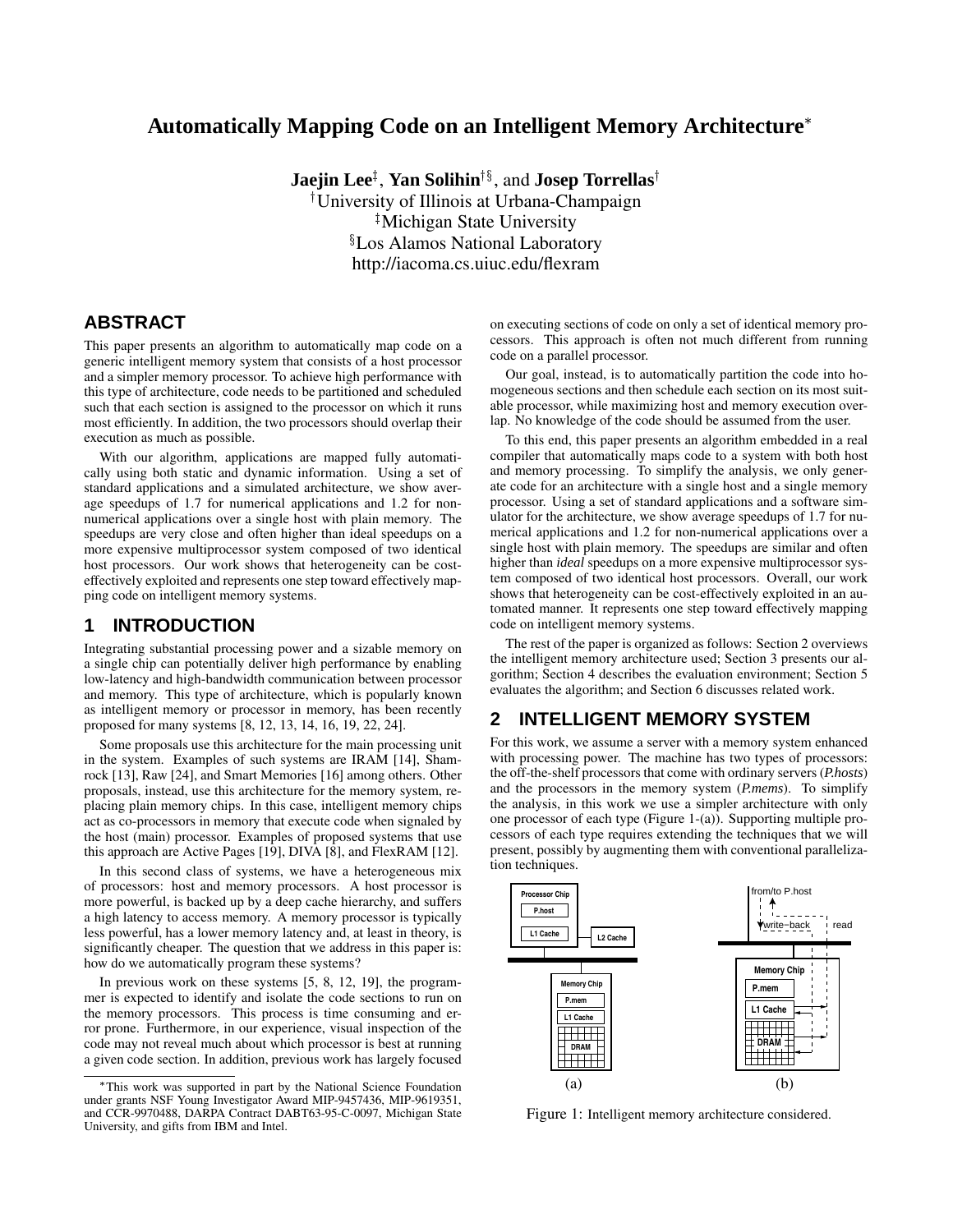Typically, P.host is a wide-issue superscalar with a deep cache hierarchy and a high memory access latency, while P.mem is a simple, narrow-issue superscalar with only a small cache and a low memory access latency. Consequently, to run efficiently, computing-bound code sections should be run on P.host, while memory-bound sections should run on P.mem.

To reduce the cost of the system, a restriction that we impose is that the chips for the host and memory processors are connected with an off-the-shelf interconnection. As a result, only P.host can be the master of the interconnection and initiate transactions; P.mem cannot initiate interconnection transactions. In addition, there is no hardware support to ensure coherence between the P.host and P.mem caches.

We assume, however, some simple support in P.mem's cache that makes programming easier (Figure 1-(b)). Specifically, when P.host writes back a line to memory, P.mem's cache is automatically updated if it contains a copy of the line. In addition, when P.host requests a line from the memory, P.mem's cache overwrites the returning data if it has a copy of the line.

For P.host and P.mem to execute an application concurrently, we need to support synchronization and data coherence correctly. For synchronization, since P.mem cannot be master of the interconnection, the most inexpensive scheme is to poll a special, uncachable memory location. Whichever processor arrives first sets the location and keeps polling until the other processor arrives. Depending on how sophisticated the memory controller is, the controller can offload the spinning from the P.host. Ensuring data coherence is harder. We consider it next.

## **2.1 Data Coherence**

Since some sections of the code execute on P.host while others on P.mem, the data in the caches will become incoherent in the course of execution. To avoid incorrect execution, we must ensure that when a processor accesses a variable, it gets the latest version of it. This can be ensured in different ways, depending on the support available. For this work, we assume very simple support, namely that P.host can issue *write-back* and *invalidation* commands to control its caches. We use this support as follows:

- 1. Before P.mem starts executing a section of code, P.host writes back to memory all the dirty lines in its caches that P.mem may read or only-partially modify in that section. The partialmodification condition is necessary in case the two processors write to different words of the same line. Recall that, as a line is written back, it updates P.mem's cache if the latter has an old copy of the line. This support ensures that P.mem sees the latest versions of data.
- 2. Before P.host starts executing a section of code, P.host invalidates from its caches all the lines that P.mem may have updated in the previous section. This support ensures that P.host sees the latest versions of data: if P.host re-references lines written by P.mem, it will miss in its cache.

Therefore, in the general case, transferring execution from P.host to P.mem and then back to P.host induces three overheads on P.host: writing back some cache lines to memory, invalidating some cache lines and, later on, potentially missing in the caches to reload the invalidated lines.

In reality, the cost of these operations heavily depends on the quality of the compiler. The compiler can minimize the cost by performing careful dependence analysis to write back and invalidate only the strictly-necessary cache lines. It can schedule the writebacks in advance and in a gradual manner, to avoid bunching them up right before execution is transferred to P.mem. It can schedule the invalidations when P.host is idle waiting for P.mem. Finally, it can also insert prefetches to reload the data in P.host's caches in advance, but only when it is safe to do so.

# **3 AN ALGORITHM TO MAP THE CODE**

We have implemented a compiler and run-time algorithm that automatically maps applications to the intelligent memory architecture of Section 2. The algorithm maps both numerical and non-numerical applications. For the numerical applications, the algorithm is embedded in the Polaris parallelizing compiler [3].

The algorithm has several parts. First, the code is partitioned into modules that have a homogeneous memory and computing behavior (Section 3.1). Then, using a static performance model or code profiling, it estimates which processor should each module run on (Section 3.2). Since static scheduling decisions may be poor, the algorithm also inserts code that identifies at run time where each module should run (Section 3.3). Finally, the algorithm enables the overlap of P.host and P.mem execution (Section 3.5).

## **3.1 Code Partitioning**

The first step in the algorithm is to partition the code into *modules* or sections of code that have a homogeneous computing and memory behavior. In addition, a module should have good locality and be easy to extract from the code. We use two partitioning algorithms: *basic* partitioning and the more aggressive *advanced* partitioning. Basic partitioning finds *basic* modules, while advanced partitioning combines them into *compound* modules.

#### **3.1.1 Basic Partitioning**

Intuitively, the desirable characteristics listed above are most likely to be found in loop nests. Consequently, we define a *basic* module to be a loop nest where each nesting level has only one loop and possibly several statements. Such a loop nest may span several subroutine levels.

To identify basic modules, the algorithm starts off by marking as initial modules all innermost loops in the application that contain neither subroutine calls leading to loops nor *if* statements enclosing loops. Then, it tries to expand these initial modules, possibly crossing subroutine boundaries in the process.

For the expansion process, we first order the subroutines in the application starting from the leaves in the static call graph and working bottom up in the graph. We then consider one subroutine at a time. For a given subroutine, we order the modules depth first. Then, for each module  $M$  in the subroutine, we repeatedly apply the following two steps in sequence until the module stops expanding:

- 1. Given a statement  $s$  in the subroutine, which is neither a module, nor a subroutine call leading to a loop, nor an *if* statement enclosing a loop. If s dominates M and M postdominates  $s^1$ , and moving  $s$  immediately before  $M$  does not violate data dependences, we do so and merge  $s$  into  $M$ . If  $s$  postdominates M and M dominates  $s^1$ , and moving s immediately after M does not violate data dependences, we do so and merge  $s$  into  $M$ .
- 2. If  $M$  is the body of a *do* or *while* loop, then the loop becomes the new module. If  $M$  is the full body of the subroutine, then any call statements to the subroutine become the new modules.

After all the modules in the subroutine have been processed, we move on to the next subroutine. After all the subroutines have been processed, we need to perform one final operation. We examine each of the resulting modules. If a module is not a loop nest, we peel-off statements until it becomes a loop nest. After all these steps, we have all the basic modules.

As an example, the code in Figure 2-(a) contains two loops that are marked as initial modules, namely L1 and L2. After applying the algorithm described, the resulting basic modules are loops L3 and L2 as shown in Figure 2-(b).

<sup>&</sup>lt;sup>1</sup>This condition implies that  $M$  is executed whenever  $s$  is executed and vice versa.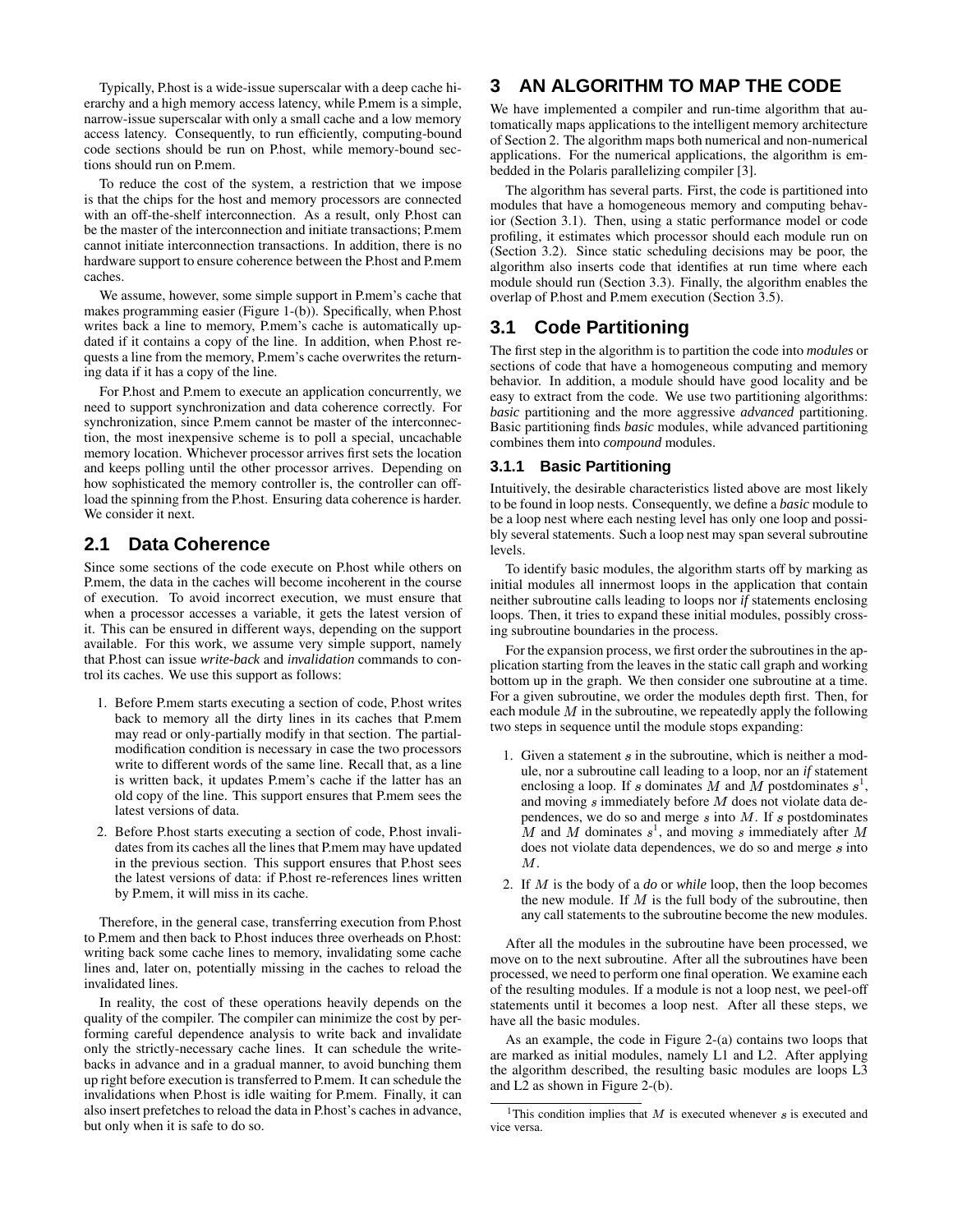

Figure 2: A sample code with two loops marked as initial modules (a) and its structure after basic partitioning (b) and advanced partitioning (c). We assume that the two modules in (b) have the same estimated affinity.

#### **3.1.2 Advanced Partitioning**

While basic modules may be fairly homogeneous, they may also be small. If so, it is possible that, relative to their small grain size, they induce unacceptably high overheads to keep the data in the caches coherent (Section 2.1) and to bundle up the code into units ready to execute (Section 4). With advanced partitioning, we try to increase the grain size of the modules and, therefore, reduce their relative overheads, at the possible expense of lowering their homogeneity.

In this algorithm, we generate *compound* modules out of basic modules. Compound modules do not have to be loop nests. They are generated by merging basic modules with nearby statements and other basic modules whose affinity is expected to be the same. We say that a module has *affinity* for P.host or P.mem if it runs faster on P.host or P.mem, respectively. The affinity of a module is estimated using a static performance model or code profiling (Section 3.2).

The advanced partitioning algorithm starts off by ordering the subroutines in the application starting from the leaves in the static call graph and working bottom up in the graph. Within each subroutine, the basic modules identified in Section 3.1.1 are marked and ordered depth first. The algorithm then works on one subroutine at a time. For a given subroutine, it applies an expansion subalgorithm to every module in sequence. Then it applies a combining sub-algorithm to every module in sequence. The two sub-algorithms are repeatedly applied until the modules in the subroutine do not change further.

The expansion sub-algorithm expands a module. It works like the expansion in basic partitioning. Given a module  $M$  in a subroutine, it repeatedly executes the following steps until the module stops expanding:

- 1. Step 1 from Section 3.1.1.
- 2. Step 2 from Section 3.1.1.
- 3. If is the *then* or the *else* clause of an *if* statement and the other clause of the *if* statement has no modules, the *if* statement becomes the new module. This step was not included in basic partitioning because it can create modules that behave very differently across invocations.

The combining sub-algorithm combines modules within a subroutine. Given two modules  $M_1$  and  $M_2$  in the subroutine that have the same estimated affinity, it executes the following steps:

1. If  $M_1$  dominates  $M_2$  and  $M_2$  postdominates  $M_1$ : if we would not violate any data or control dependence by moving all the statements in control flow paths between  $M_1$  and  $M_2$ , to immediately before  $M_1$  or after  $M_2$ , we perform the move and combine the two modules into a single one.

2. If  $M_1$  and  $M_2$  are the *then* and *else* clauses respectively of an *if* statement: the *if* statement becomes the new module.

After a subroutine has been processed, we move on to the next one. After all the subroutines have been processed, we obtain the compound modules.

As an example, Figure 2-(c) shows the result of applying advanced partitioning to the code of Figure 2-(b). If we assume that the two basic modules have the same estimated affinity, the whole code becomes a compound module.

Note that there are modules so small that the overheads that they are expected to induce may overwhelm their execution time. We will see in Section 3.2 that these modules are statically assigned *undefined* affinity. If, in the advanced partitioning algorithm, one of these small modules is considered for combination with a large one, the algorithm assumes that the small module has the same estimated affinity as the large one. Consequently, it combines them. If two small modules are considered for combination, they are also combined but, if the resulting module is large enough, its estimated affinity may now become P.host or P.mem.

#### **3.1.3 Advanced Partitioning with Retraction**

One possible problem with the compound modules generated by advanced partitioning is that they may be very large and, as a result, may be invoked very few times during program execution. If this occurs, run-time adaptation (Section 3.3) is harder to apply because the module may not run enough times for the system to learn.

To address this problem, we also propose a variation of advanced partitioning that includes a retraction step at the end. Specifically, after all the compound modules have been identified, the algorithm selects those that (possibly through profiling) are expected to be invoked only 1-2 times. For each of these modules, the algorithm then starts peeling-off statements until it reaches an all-enclosing loop or a set of disjoint loops. In any case, the bodies of these loops or loop are the new compound modules. This is because these bodies, which are usually much larger than basic modules, are likely to be executed several times. With this approach, we allow run-time adaptation to work, at the expense of reducing the grain size of the module.

## **3.2 Affinity Estimation**

To be able to combine modules under advanced partitioning, our algorithm must have the ability to estimate the affinity of individual modules. Such ability is also needed to decide where to schedule the execution of modules in case we use a static scheduling policy.

To estimate the affinity of modules, we use a static performance model. Currently, the model is designed only for numerical appli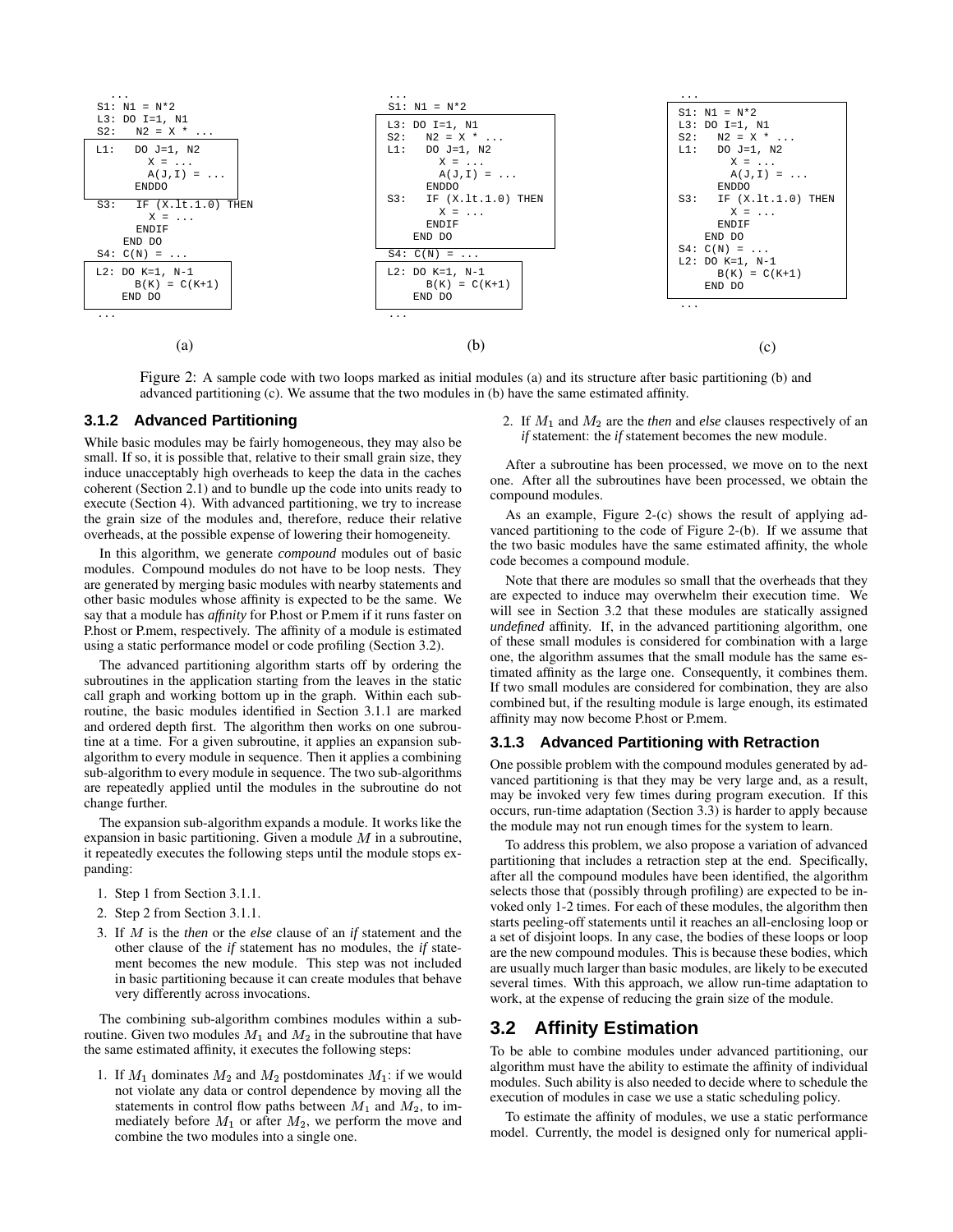cations. For non-numerical ones, we use information gathered from two profiling runs of the code, one on P.host and one on P.mem, using a different input set than for the production run. The profiling runs measure the execution time and number of invocations of each module. In the rest of this section, we describe the static performance model.

#### **3.2.1 Static Performance Model**

The model is based on Delphi's performance predictor [4]. It estimates the execution time of a module on both P.host  $(T_{\text{phot}})$  and P.mem  $(T_{pmem})$ , and selects the processor with the lowest time as the estimated affinity of the module. The model works by estimating the two major components of the execution time: computing time  $(T_{comp})$  and memory stall time  $(T_{memstall})$ .

To estimate  $T_{comp}$ , we proceed as follows. Each instruction in the module is multiplied by its execution latency. The results are combined and grouped into three execution times: time for integer execution  $(T_{int})$ , floating-point execution  $(T_{fp})$ , and load/store execution  $(T_{\ell dst})$ . Next, we assume that one of these three types of instructions will determine the  $T_{comp}$  of the module by keeping its functional units busy all the computing time. Specifically, suppose that we have  $N_{int}$ ,  $N_{fp}$ , and  $N_{ldst}$  integer, floating-point, and load/store functional units, respectively. Then, we estimate  $T_{comp}$ as:

$$
T_{comp} = max(\frac{T_{int}}{N_{int}}, \frac{T_{fp}}{N_{fp}}, \frac{T_{ldst}}{N_{ldst}}) + T_{other}
$$
 (1)

In the formula,  $T_{other}$  is the estimated latency of special items like calls to libraries that compute square roots or intrinsic functions.

To estimate  $T_{memstall}$ , we estimate, for each level of the cache hierarchy, the number of cache misses in the module  $(miss)$  and the average processor stall time per miss (stall). Then,  $T_{memstall}$  for a cache hierarchy is estimated as:

$$
T_{memstall} = \sum_{i \in caches} miss_i \times stall_i \tag{2}
$$

The number of cache misses in the module is estimated by using the data dependence structure of the code to predict the access patterns. The latter then drive a stack-distance model for the cache [4, 17]. The stack-distance model assumes fully-associative caches and, therefore, underestimates the number of misses. As for the average stall time per miss, it is hard to estimate since part of the cache miss latency is overlapped with computation. In addition, resource contention increases the stall. For simplicity, in our calculations, we use the full non-overlapped cache miss penalty without contention.

#### **3.2.2 Affinity and Inaccuracy Window**

All these approximations induce some error to the values estimated for  $T_{phost}$  and  $T_{pmem}$ . In addition, there are other sources of error that arise from the fact that some information may not be available at compile time. Examples of such information are the outcomes of branches and full data dependence structure information. Overall, however, the model delivers acceptable results. Recall that its goal is not to estimate the actual execution time as accurately as possible, but to estimate which of  $T_{\text{phot}}$  and  $T_{\text{pmem}}$  is smaller.

To be on the safe side, we use an *inaccuracy window* for the model. We assume that the error can be reasonably bounded by  $err\%$  of the measured value and, therefore, have an inaccuracy window of  $\pm err\%$ . Consequently, our model only reports the affinity for a module if the inaccuracy windows  $[T_{\text{phot}}(1 - \text{err}/100), T_{\text{phot}}(1 + \text{err}/100)]$  and  $[T_{\text{pmem}}(1 - \text{strategy})]$  $err/100$ ,  $T_{pmem}$  $(1 + err/100)$ ] do not overlap. Otherwise, the affinity is reported as *undefined* (Table 1).

Finally, as shown in Table 1, very small modules are also assigned *undefined* affinity. The reason is that the overheads required to keep

| <b>Il</b> Condition                              | Affinity  |
|--------------------------------------------------|-----------|
| $T_{phost}(1+err/100) < T_{pmem}(1-err/100)$     | P.host    |
| $T_{phost}(1 - err/100) > T_{pmem}(1 + err/100)$ | P.mem     |
| Windows intersect or module is very small        | Undefined |

Table 1: Estimating the affinity of a module.

the data in the caches coherent (Section 2.1) and to bundle up the code into a module ready to execute (Section 4) are likely to overwhelm the execution time of one of these modules. By setting the affinity to *undefined*, we increase the chances that the very small module combines with nearby modules. In addition, for very small module sizes, the model becomes less accurate.

### **3.3 Adaptive Execution**

The algorithm can use the estimated affinity of the modules to individually schedule each module on either P.host or P.mem statically. Alternatively, the schedule can be decided *dynamically*. In this case, the compiler generates both P.host and P.mem versions of the module. In addition, it includes code in the module to measure at run time the execution time of some of its invocations or (if applicable) some of its loop iterations. These invocations or iterations where execution times are gathered are called *decision runs*. Based on the measurements in the decision runs, the run-time system determines the affinity of the module and schedules subsequent invocations or loop iterations of the module in the program appropriately.

Depending on the granularity of the code executed in a decision run, we propose *coarse*- and *fine*-grain dynamic scheduling strategies. In coarse strategies, the granularity is an entire module invocation, while in fine strategies, the granularity is a single iteration of the outermost loop. Of course, fine strategies are only applicable to basic modules and to compound modules that have an all-enclosing loop.

We propose two different coarse strategies: *coarse basic* and *coarse most recent*. In *coarse basic*, the module is executed and timed on one processor when it is first invoked in the program, and on the other processor in its second invocation. The affinity of the module is then determined by comparing the two measurements. The module is then executed for the remaining invocations in the program on the processor for which it has affinity.

In *coarse most recent*, the module is also executed first on one processor and then on the other. However, the scheduling for the remaining invocations in the program is not fixed at that point. Instead, every time that the module executes on a processor, we time it and compare the execution time to its most recent execution time on the *other* processor. If the latter is lower, we change the affinity of the module.

We propose two different fine strategies: *fine basic* and *fine first invocation*. In *fine basic*, in each invocation of the module, the first iteration of the loop is executed and timed on one processor, and the second one on the other processor. Based on these two measurements, the affinity is determined and fixed for the rest of the loop execution. The whole process is repeated in every invocation. In *fine first invocation*, the decision runs are performed only in the first invocation of the module. Once the affinity is determined after the second iteration, it is fixed for all subsequent iterations and invocations of the module.

Table 2 helps compare the different dynamic scheduling strategies. The table classifies modules into 8 different classes, based on the number of times the module is invoked in the program, and whether or not the module's behavior varies across invocations and across iterations of the same invocation. The table then lists the best strategy or strategies for each class of module.

Coarse strategies tend to be more effective for modules that are invoked relatively more times. The reason is that, in general, in the first two invocations of a given module, coarse strategies schedule the module on the wrong processor once. As a result, they are not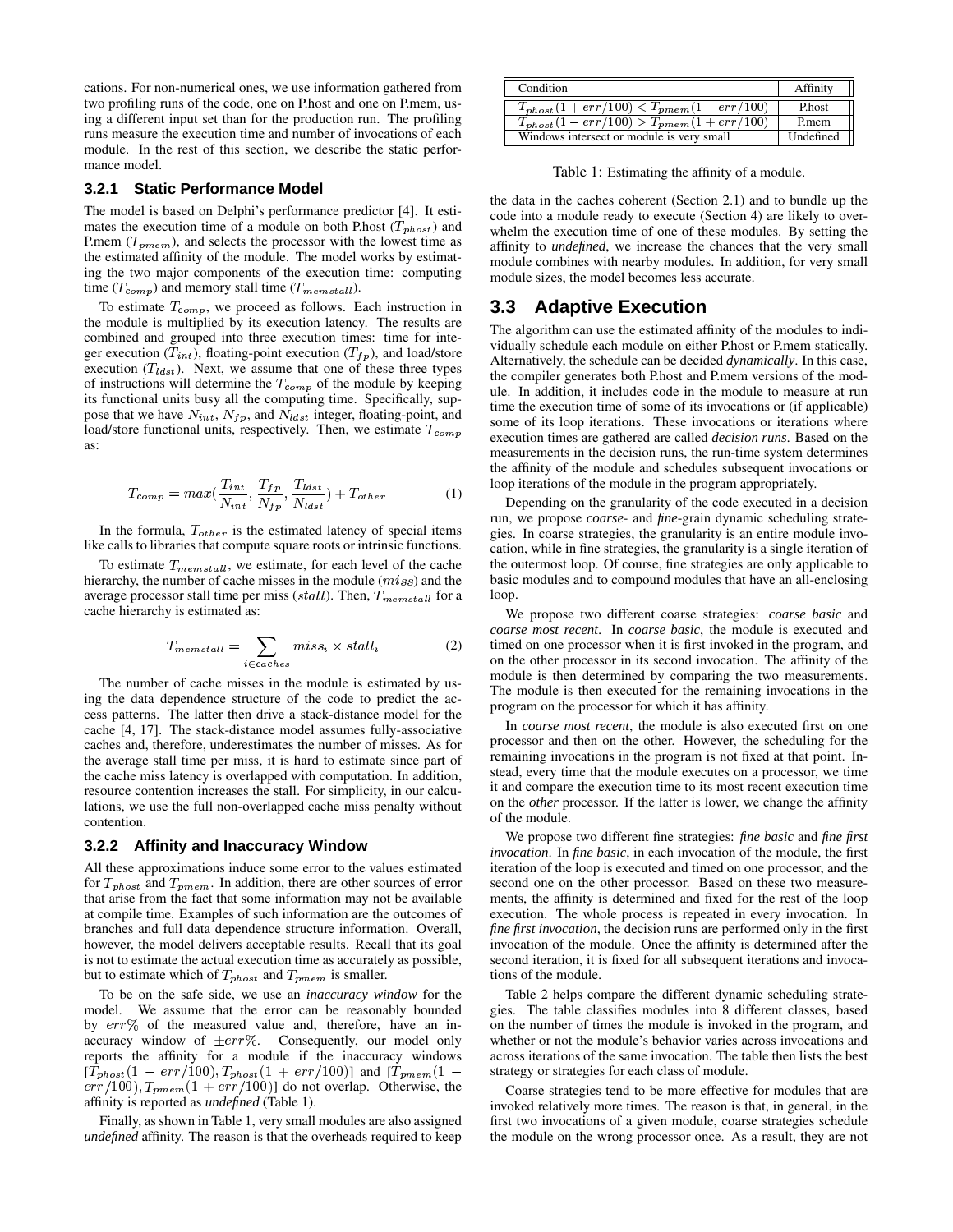| Num. In-<br>vocations | <b>Behavior</b><br>Across<br>Invocations | <b>Behavior</b><br>Across<br><b>Iterations</b> | <b>Best Strategy</b>   |
|-----------------------|------------------------------------------|------------------------------------------------|------------------------|
|                       | Constant                                 | Constant                                       | Fine first invocation  |
| $> 2\,$               | Constant                                 | Variable                                       | Coarse basic           |
|                       | Variable                                 | Constant                                       | Coarse most<br>recent. |
|                       |                                          |                                                | Fine basic             |
|                       | Variable                                 | Variable                                       | Coarse most recent     |
|                       | Constant                                 | Constant                                       | Fine first invocation  |
| $1$ or $2$            | Constant                                 | Variable                                       |                        |
|                       | Variable                                 | Constant                                       | Fine basic             |
|                       | Variable                                 | Variable                                       |                        |

Table 2: Comparing the different dynamic scheduling strategies.

competitive for modules invoked very few times.

Fine strategies, on the other hand, are much less affected by the number of invocations. However, they assume that all the iterations in the loop behave similarly. Such an assumption is not accurate in many loops, particularly triangular ones. Consequently, fine strategies are not competitive for modules with variable iteration behavior.

Among coarse strategies, *coarse basic* only works well if the behavior of the module does not vary across invocations. *Coarse most recent*, instead, can adapt to changes in the behavior of the module across invocations. It uses a module's recent past to predict its future behavior. Consequently, if the module changes gradually, this strategy works well. However, sudden changes may cause this strategy to work poorly.

Of all the strategies, *fine basic* has the highest overhead, since execution transfer between P.host and P.mem happens at least once for every invocation of the module. However, it adapts to changes across invocations. Compared to all other strategies, *fine first invocation* has the lowest overhead. However, it is only useful when the behavior of the loop does not change across iterations or invocations.

Overall, we see from the table that no single strategy is best in all cases. In practice, it may be better to focus on the modules that are invoked many times, since they are more likely to contribute significantly to the overall execution time of the application. Moreover, it may be safer to assume that the behavior of a module will vary across both iterations and invocations.

Finally, our algorithm uses several heuristics. Modules with *undefined* affinity are always run on P.host. This approach is likely to reduce the overheads associated with transferring execution between processors. For a module with defined affinity, the first decision run is always scheduled on the processor for which the module has affinity. This approach minimizes the chances of executing the module on the wrong processor.

## **3.4 Parallelization**

At this point, if our intelligent memory architecture included several P.mem processors, we could parallelize the modules assigned to memory. Similarly, if the architecture had several P.hosts, we could parallelize the modules assigned to the host. To do so, we could use many conventional compiler techniques. While such an approach is certainly interesting, we prefer to focus on an architecture with a single P.mem and a single P.host, and examine the less explored issue of overlapping execution between the two. We recognize, however, that both axes of parallelism affect each other and that both need to be included in a complete compiler algorithm for intelligent memory architectures.

# **3.5 Overlapped Execution**

To further speed-up execution of the application, the algorithm attempts to overlap the execution of modules on P.host and on P.mem. To this end, the program is divided into two classes of regions. In a *module-wise parallel* region, there are multiple modules that can be run in parallel with respect to one another, while in a *modulewise serial* region, there is only one module that can be run at a time because of dependences between modules. The algorithms used in each type of region are different. In the following, we explain them. Note that, in these algorithms, we use basic modules. The reason is that basic modules are simpler and, therefore, expose more parallelism in the application. In addition, they are easier to parallelize because they are always loops.

#### **Module-Wise Parallel Region.**

The goal is to run some of the modules in this region on P.host and some on P.mem concurrently. We attempt to perform an initial partition of the modules as balanced as possible. We assign the modules to P.host or to P.mem based on their estimated affinity. However, if the resulting partition is not balanced according to static estimates (Section 3.2), we move some modules from the busier processor to the other one. If necessary, we also take the largest module remaining in the busier processor and partition it according to the algorithm for module-wise serial regions (See below).

If, at run-time, the load is imbalanced, we dynamically change the scheduling of some modules using algorithms similar to those in Section 3.3. If necessary, we also take the module that was partitioned and we dynamically repartition it according to the algorithm for module-wise serial regions.

#### **Module-Wise Serial Region.**

The goal is to partition the only module in this region between P.host and P.mem so that the load is as balanced as possible. In the following, we explain the general approach. The partition can be performed statically or dynamically, as explained in Section 3.5.1.

- 1. If the loop is fully parallel, we divide the iteration count into two chunks (Row 1 of Table 3). The sizes of the chunks are those that balance the load between P.host and P.mem, based on static or dynamic information.
- 2. Otherwise, if the loop is distributable across processors without synchronization, we distribute the loop (Row 2 of Table 3). Loop distribution splits the loop into the maximal stronglyconnected components (called  $\pi$ -blocks) in the data dependence graph of the loop body [25]. Each component becomes a new loop. We then topologically sort the data dependence graph of the distributed loops and assign the loops to P.host or P.mem according to their estimated or real affinity. As usual, we try to balance the load based on static or dynamic information. When a final schedule is produced, all the loops assigned to a given processor are combined into a single one to reduce overhead.

Note that, if the loop is both parallel and distributable, it is better to run it as a parallel loop than to distribute it. The reason is that parallelization tends to provide better cache reuse and makes it easier to balance the load.

- 3. Otherwise, if the loop can be distributed using dopipe scheduling [20], we do so (Row 3 of Table 3). The procedure is similar to the previous case. However, we now need to add synchronization between the processors, and write-back and invalidate commands to control P.host's cache. In the example in Row 3 of Table 3, P.host executes at least 4 iterations ahead of P.mem and uses *signal* and *wait* to synchronize. To keep the data coherent, before every synchronization, P.host writes back the updated cache lines.
- 4. Otherwise, we apply the best sequential scheduling strategy described in Section 3.3 to the loop. While we could still partition the loop and apply doacross scheduling in some cases, the synchronization overhead is likely to be too high [25].

Note that, when the compiler partitions a loop in cases 1 and 2, it must do so in such a way that P.host and P.mem do not falsely share any memory line. Otherwise, since the compiler is not inserting write-back or invalidation commands, there may be data coherence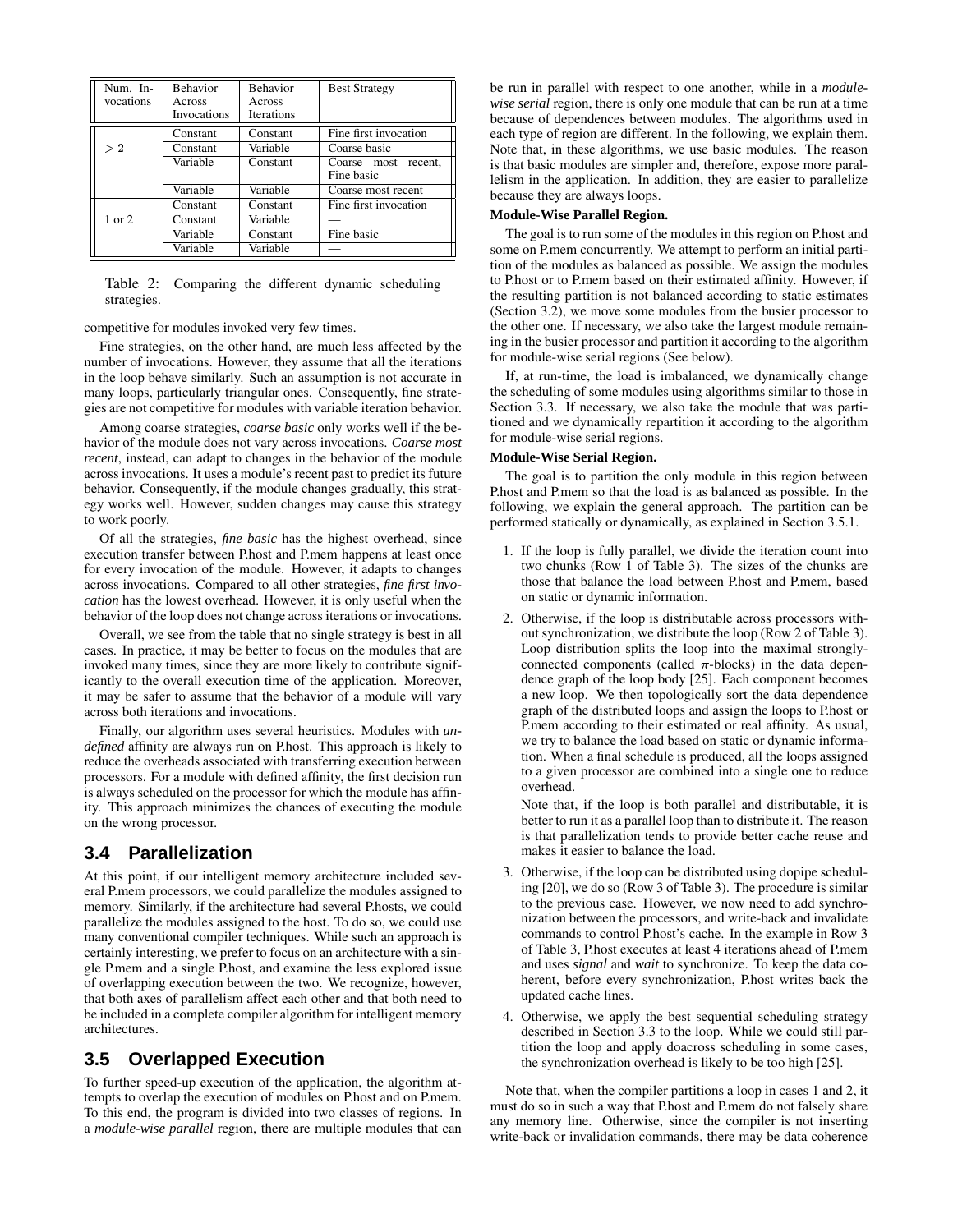| Case            | Original Loop        | Partitioned Loop                |                               |  |  |
|-----------------|----------------------|---------------------------------|-------------------------------|--|--|
|                 |                      | Phost Code                      | P.mem Code                    |  |  |
| Fully           | DO I = 1, 100        | DO I = 1, 70                    | DO I = $71, 100$              |  |  |
| Parallel        | $B(I) = A(I)$        | $B(I) = A(I)$                   | $B(I) = A(I)$                 |  |  |
| Distributable   | DO I = 1, 100        | DO I = 1, 100                   | DO I = 1, 100                 |  |  |
| Without         | $A(I) = A(I-1)$      | $A(I) = A(I-1)$                 | $C(I) = C(I+1)$               |  |  |
| Synchronization | $C(I) = C(I+1)$      |                                 |                               |  |  |
| Distributable   | DO I = 1, 100        | DO I = 1, 100                   | DO I = 1, 100                 |  |  |
| With            | $A(I) = A(I-1)+B(I)$ | $A(I) = A(I-1)+B(I)$            | IF $(MOD(I+3, 4)$ .EO.O) THEN |  |  |
| Dopipe          | $C(I) = A(I)$        | IF $(MOD(I, 4) . EO. 0)$ THEN   | WAIT                          |  |  |
|                 |                      | WRITEBACK( $A(I-3)$ to $A(I)$ ) | ENDIF                         |  |  |
|                 |                      | SIGNAL                          | $C(I) = A(I)$                 |  |  |
|                 |                      | ENDIF                           |                               |  |  |

Table 3: Partitioning a loop in a module-wise serial region.

problems. Therefore, the compiler must be aware of the data access patterns and data layouts when it partitions the loops.

knows the application well. A sample of our directives is shown in Table 4.

#### **3.5.1 Static and Dynamic Partitioning**

All the cases in the algorithm for module-wise serial regions can use static or dynamic information to decide how to partition the module. The procedure is straightforward except that, because we may now be assigning small chunks of work, we need to be aware of cache write-back and invalidation overheads.

As an example, consider Case 1. To make the decision statically, we use the predicted execution time of the module on P.host  $(T_{\textit{phost}})$ and on P.mem  $(T_{pmem})$ , and the predicted number of iterations N. The obvious approach is to assign the iterations so that the load in Phost and in P mem is balanced. This occurs when we assign  $N_{phot}$  plication iterations to Phost and  $N_{pmem}$  to Pmem such that:

$$
N_{\text{phost}} = \frac{N \times T_{\text{pmem}}}{T_{\text{phost}} + T_{\text{pmem}}} \tag{3}
$$

$$
N_{\text{pmem}} = N - N_{\text{phost}}
$$

In this case, the estimated execution time of both P.host and Pmem will be  $T_{total} = \frac{I_{phot} \times I_{pmem}}{T_{c} + T_{wbin}} + T_{wbin}$ .  $\frac{F_{phot} \times F_{pmem}}{T_{inter} + T_{current}} + T_{wbinv}$ . In this formula,  $T_{whinv}(N_{pmem})$  is all the overhead involved in performing writeback and invalidation actions on P.host's cache. For simplicity, we assume that this overhead delays execution of both P.host and P.mem equally.  $T_{whinv}$  can be estimated as a function of  $N_{pmem}$ , the number of iterations assigned to P.mem. Overall, in our algorithm, we use this partition unless  $T_{total}$  is larger than  $T_{phot}$ , in which case we execute the whole module on P.host.

To make the decision dynamically, we proceed similarly. In the first invocation of the loop, we use a certain partition of iterations, for example  $N_{phost}$  and  $N_{pmem}$ . In this first invocation, the runtime system measures the overhead-free execution time of these iterations, which is  $\tau_{\text{phot}}$  and  $\tau_{\text{pmem}}$ , respectively. In addition, it also measures the  $T_{whinv}(N_{pmem})$  overhead. With these measurements, the run-time system estimates the average execution time of one iteration on P.host ( $t_{\text{phot}}$ ) and on P.mem ( $t_{\text{pmem}}$ ) as:  $t_{\text{phot}} = \frac{\tau_{\text{phot}}}{N_{\text{phot}}}$ and  $t_{pmem} = \frac{\tau_{pmem}}{N_{pmem}}$ . Based on these values, the run-time system partitions the loop in its next invocation in the program as follows. If the loop has  $N_{next}$  iterations, the assignment is:

$$
N_{\text{phot.}next} = \frac{N_{\text{next}} \times t_{\text{pm}}}{t_{\text{phot.}t} + t_{\text{pmem}}}
$$
\n
$$
N_{\text{pmem.}next} = N_{\text{next}} - N_{\text{phot.}next}
$$
\n
$$
(4)
$$

unless  $T_{total, next}$  is larger than  $t_{phot} \times N_{next}$ , where  $T_{total, next}$  =  $\frac{$  units in the  $t_{phot} \times N_{phot\_next} + T_{within}(N_{pmem\_next})$ . In this case, the whole module is executed on P.host.

## **3.6 Compiler Directives**

Our system includes source-code compiler directives that allow the programmer to guide the algorithm. For example, they allow the programmer to identify modules and specify where and how they should be run. These directives are useful when the programmer

# **4 EVALUATION ENVIRONMENT**

#### **Compiler**

We have implemented the compiler algorithm described in Section 3 so that it can be applied in a fully-automated manner. For the numerical applications, the algorithm is embedded in the Polaris parallelizing compiler [3]. Polaris takes Fortran programs and includes many compilation passes that our algorithm can benefit from. Such passes perform data dependence analysis, interprocedural analysis, symbolic analysis, and other operations. For the non-numerical applications, we cannot use Polaris and, therefore, apply our algorithm by hand.

Polaris helps identify with high accuracy the cache lines that have to be written back or invalidated from P.host's caches when execution is transferred between P.host and P.mem (Section 2.1). For the non-numerical applications, since we do not have tools to perform detailed data dependence analysis, we often conservatively write back or invalidate more cache lines than necessary.

Our system attempts to produce efficient code. Any module that is to be run on P.mem is bundled into a subroutine, which simplifies maintaining data coherence for register values. Moreover, the P.host and P.mem versions of a module are optimized for the processor they will run on. Specifically, P.host versions are loop-unrolled so that more ILP can be extracted dynamically and loads can be overlapped. For P.mem versions, we use blocking and loop distribution to minimize the pollution of the small P.mem cache.

Finally, a special case occurs if the loop in a module contains gotos that exit the module. In this case, the compiler transforms these gotos when the module is made into a subroutine. Specifically, new targets for these gotos are generated immediately after the loop in the same subroutine, and the subroutine is given one extra argument that is set to different values at these target positions. After executing the subroutine, the argument is checked by the caller of the subroutine and control branches to the original goto target in the caller according to the returned value of the argument. Multiple entries into the loop in a module are transformed by the compiler in a similar way.

#### **Static Prediction**

We set the parameters used in the static performance model to match the processor and system architectures modeled. Some of the most important parameters include the number and type of functional units in the processors, instruction latencies, cache sizes and organizations, and cache miss latencies. As indicated in Section 3.2, the model is currently designed only for numerical applications. For non-numerical ones, we predict based on data from two profiling runs of the code, one on P.host and one on P.mem, using a different input set than for the production run.

As indicated in Section 3.2.2, the static performance model returns undefined affinity for a module when the inaccuracy windows of the estimated P.host and P.mem execution times overlap. Based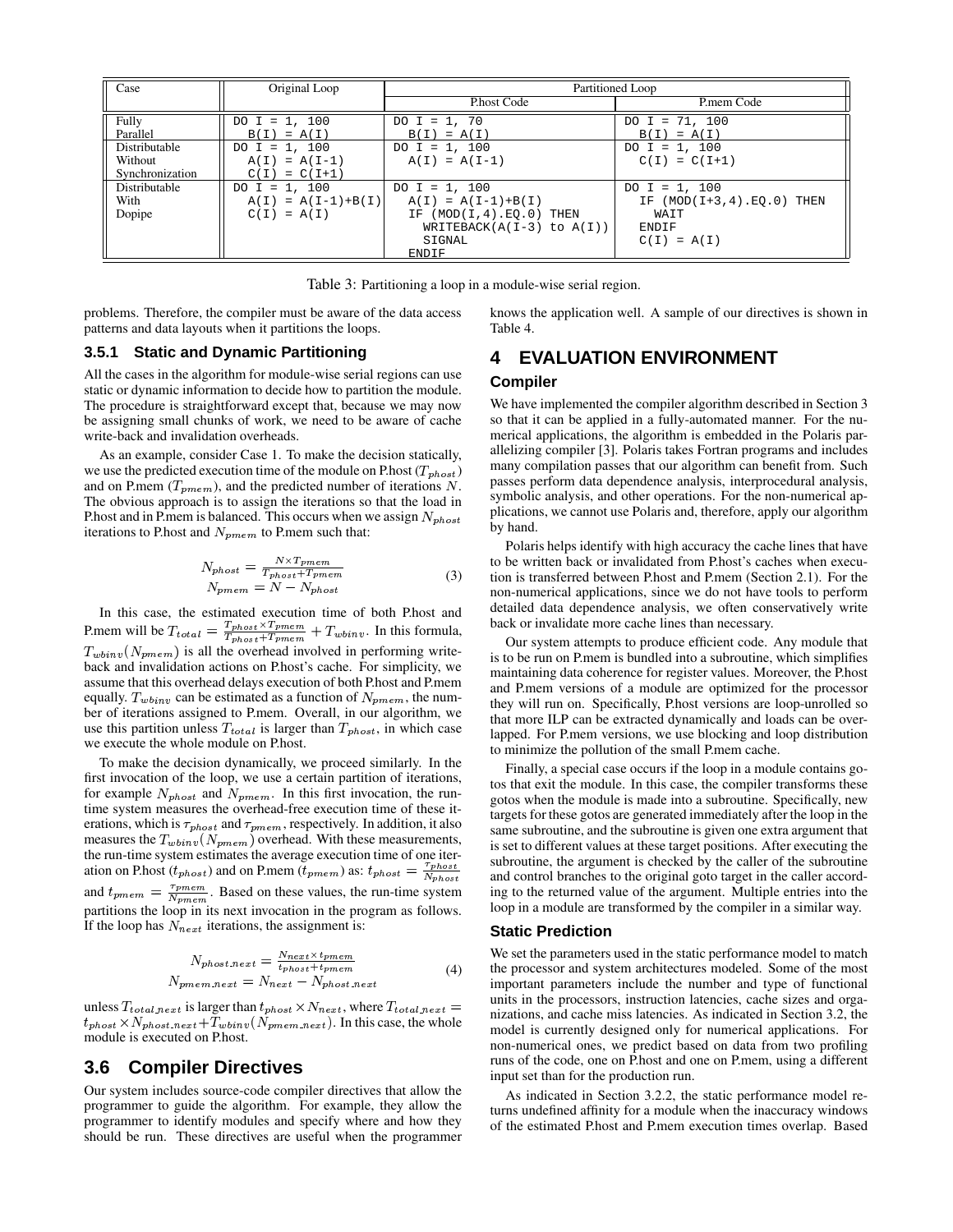| Directive                           | Description                                                                                                           |
|-------------------------------------|-----------------------------------------------------------------------------------------------------------------------|
| C\$PIM begin_module                 | Marks the beginning of a module                                                                                       |
| C\$PIM end_module                   | Marks the end of a module                                                                                             |
| C\$PIM on processor                 | Run the module on <i>processor</i>                                                                                    |
| C\$PIM basic                        | Use basic partitioning to extract modules                                                                             |
| C\$PIM advanced                     | Use advanced partitioning to extract modules                                                                          |
| C\$PIM advanced_retraction          | Use advanced partitioning with retraction to extract modules                                                          |
| C\$PIM static inaccuracy_window     | Use static prediction with an inaccuracy window of <i>inaccuracy window</i> to estimate the affinity<br>of the module |
| C\$PIM coarse basic                 | Use coarse basic dynamic scheduling                                                                                   |
| C\$PIM coarse_recent                | Use coarse most recent dynamic scheduling                                                                             |
| C\$PIM fine basic                   | Use fine basic dynamic scheduling                                                                                     |
| C\$PIM fine first                   | Use fine first invocation dynamic scheduling                                                                          |
| CSPIM partition host iter, mem iter | Partition the following loop giving <i>host iter</i> iterations to P.host and <i>mem iter</i> to P.mem                |
| C\$PIM partition dynamic            | Partition the following loop dynamically between Phost and P.mem                                                      |

Table 4: Sample of compiler directives.

on our experiments, we use  $\pm 15\%$  inaccuracy windows. In addition, when the module so small that the model becomes less accurate, the affinity is also undefined. This occurs for modules whose estimated execution time on P.host or P.mem is lower than 50,000 cycles per invocation.

Finally, for very small modules, not even the profiles performed on non-numerical applications are accurate. The reason is that these profiles do not include the overheads to keep the data in the caches coherent or to bundle up the code into modules. We consider that profiled modules whose estimated execution time on P.host or P.mem is less than 2,000 cycles per invocation also have undefined affinity.

### **Applications**

We evaluate both numerical and non-numerical applications. The numerical applications are: Swim and Mgrid from SPECfp2000, Tomcatv from SPECfp95, LU from [21], and TFFT2 from NAS [2]. The non-numerical ones are: Bzip2 and Mcf from SPECint2000 and Go and M88ksim from SPECint95. LU performs LU matrix decomposition. Table 5 shows the problem sizes used for the applications.

| Application | Data Size and Number of Iterations                       |
|-------------|----------------------------------------------------------|
| Swim        | $513 \times 513$ , 10 iterations                         |
| Tomcaty     | $513 \times 513$ , 5 iterations                          |
| ЫJ          | $512 \times 512$                                         |
| TFFT2       | $2^{17}$ elements, 5 iterations                          |
| Mgrid       | $64 \times 64 \times 64$ grid, 3 iterations              |
| Bzip2       | 512KB file (train, <i>test</i> , and a postscript file), |
|             | level 7 compression + decompression                      |
| Mcf         | test, test with randomized edge weights, test            |
|             | with pruned edges                                        |
| Go          | train (playlevel=20), train (playlevel=50),              |
|             | train (playlevel=100)                                    |
| M88ksim     | test, ref (dcrand) executing 50,000 instructions,        |
|             | ref (dcrand) executing 300,000 instructions              |

Table 5: Applications used. All numerical applications use double precision. For each non-numerical application, we use three different inputs. Of these, the one used for profiling is shown in italics.

## **Simulation Environment and Architecture**

The code generated by our algorithm is compiled into MIPS executable and run on a MINT-based [23] execution-driven simulation environment [15]. The simulation environment models dynamic superscalar processors with register renaming, branch prediction, and non-blocking memory operations [15]. The architecture modeled is that of Section 2, with a bus connecting the processor and memory chips. The architecture is modeled cycle by cycle, including contention effects. Table 6 shows the parameters used for each component of the architecture.

The L2 cache size used is 1 Mbyte for numerical applications and 512 Kbytes for non-numerical ones. We selected a smaller cache for non-numerical applications because they execute small problem sizes, especially the SPECint95 applications. Table 7 shows the L2 local hit rates of both types of applications. With 512-Kbyte L2 caches, the average hit rates of non-numerical applications get closer to those of numerical ones, which are around 80%.

Our choice of P.mem's clock frequency is motivated by recent advances in Merged Logic DRAM process. They appear to enable the integration of logic that cycles as fast as in a logic-only chip, with DRAM memory that is only 10% less dense than in a DRAM-only chip [9, 10].

The table also includes the overheads involved in invalidating and writing back lines from P.host's L2 cache. We assume the following hardware support in the L2 cache controller. If we want to write back num\_cache\_lines lines, P.host suffers an overhead of  $5 + 1 \times num\_cache\_lines$  cycles to program the controller. Then, the controller writes back the desired lines in the background without stalling P.host. The write backs must be completed before passing execution to P.mem. If, instead, we want to invalidate num cache lines lines, Phost suffers a total overhead of  $5 + 1 \times num\_cache\_lines$  cycles. These cycles can potentially be overlapped with P.mem execution.

Finally, P.host and P.mem synchronize at module boundaries as described in Section 2. The overheads involved in these synchronizations are considered in our simulation.

# **5 EVALUATION**

To evaluate our algorithm, we first examine the characteristics of the modules (Section 5.1) and then evaluate non-overlapped execution with basic partitioning (Section 5.2) and advanced partitioning (Section 5.3), overlapped execution (Section 5.4), and overall speedups (Section 5.5).

# **5.1 Characteristics of the Modules**

Table 8 shows the characteristics of the basic modules. The table has a section for the numerical applications and one for the nonnumerical ones. The first row in each section shows the total number of basic modules in each application and their combined execution time relative to the total execution time of the application. All times are taken running on P.host. The second and third rows in each section break down the modules into whether or not they are parallelizable. The fourth and fifth rows break down the modules into whether they have overall affinity for P.host or P.mem. To compute the affinity of a module, we time the execution of all the invocations of the module on P.host and P.mem, and choose the processor with the lowest average time. The sixth row shows the average number of invocations for each individual module in a program. Finally,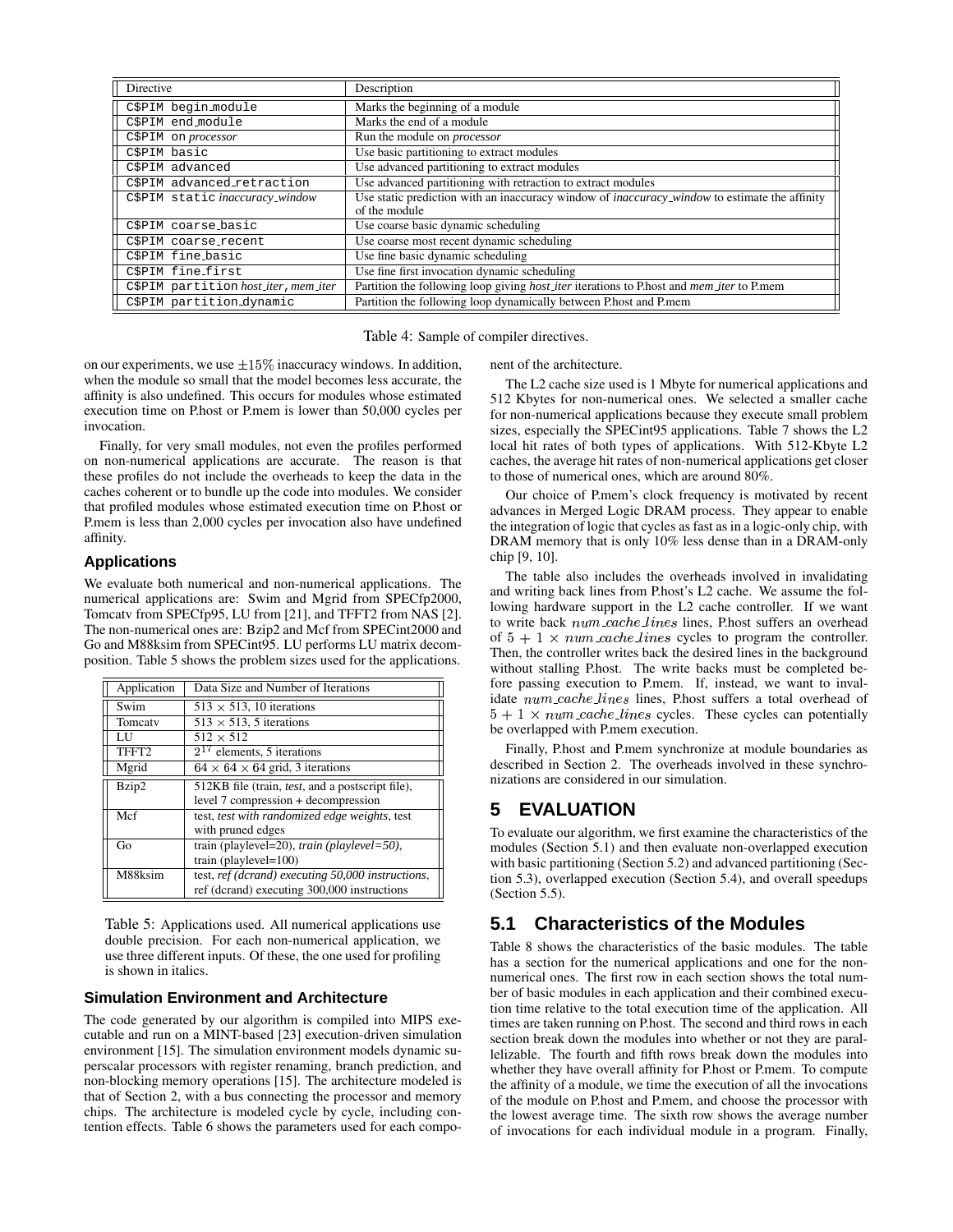| Module              | Parameter                    | Value                                                                                                          |  |  |
|---------------------|------------------------------|----------------------------------------------------------------------------------------------------------------|--|--|
| $Phost :: P.$ mem   | Frequency                    | 800 MHz:: 800 MHz                                                                                              |  |  |
|                     | Issue Width                  | Out-of-order 6-issue :: In-order 2-issue                                                                       |  |  |
|                     | <b>Functional Units</b>      | $4 \text{ Int} + 4 \text{ FP} + 2 \text{ Ld/St units} :: 2 \text{ Int} + 2 \text{ FP} + 1 \text{ Ld/St units}$ |  |  |
|                     | Pending Ld/St                | 8/16::4/4                                                                                                      |  |  |
|                     | <b>Branch Penalty</b>        | 4 cycles :: 2 cycles                                                                                           |  |  |
| <b>Phost Caches</b> | L1-Data                      | Write-through, 32-KB, 2-way, 32-B line, 2-cycle hit                                                            |  |  |
|                     | L <sub>2</sub> -Data         | Write-back, 1-MB (512-KB for SPECint), 4-way, 128-B line, 10-cycle hit                                         |  |  |
|                     | Write-Back Overhead          | $5 + 1 \times num\_cache\_lines$ cycles to program. Actual data write back occurs in background                |  |  |
|                     | <b>Invalidation Overhead</b> | $5 + 1 \times num\_cache\_lines$ cycles total. They may be overlapped with P,mem's execution                   |  |  |
| P.mem Cache         | L1-Data                      | Write-back, 16-KB, 2-way, 32-B line, 2-cycle hit                                                               |  |  |
| Memory              | <b>Memory Latency</b>        | If row buffer miss: 160 cycles from Phost $& 21$ cycles from P.mem                                             |  |  |
| $&$ Bus             |                              | If row buffer hit: 152 cycles from Phost & 13 cycles from P.mem                                                |  |  |
|                     | Bus Type                     | Split transaction, 16-B wide                                                                                   |  |  |
|                     | <b>DRAM Memory Size</b>      | 64 MB                                                                                                          |  |  |

Table 6: Parameters of the simulated architecture. Cache and memory latencies correspond to contention-free round-trips from the processor.

| Numerical Apps.  | L <sub>2</sub> Hit Rate (1MB) | Non-Numerical Apps. | L <sub>2</sub> Hit Rate (1MB) | L2 Hit Rate $(512KB)$ |  |
|------------------|-------------------------------|---------------------|-------------------------------|-----------------------|--|
| $\parallel$ Swim | 80.1%                         | Bzip2               | 61.8%                         | 46.6%                 |  |
| Tomcaty          | 86.4%                         | Mcf                 | 93.3%                         | 85.3%                 |  |
|                  | 57.2%                         | Go                  | 100.0%                        | 100.0%                |  |
| TFFT2            | 86.8%                         | M88ksim             | 99.9%                         | 99.9%                 |  |
| Mgrid            | 86.8%                         |                     |                               |                       |  |
| Average          | 79.5%                         | Average             | 88.8%                         | 83.0%                 |  |

Table 7: Comparing the L2 local hit rates of numerical and non-numerical applications.

the last row shows the average module size measured in number of P.host cycles that it takes to execute one invocation.

If we focus on the numerical applications, we see that there are only a few modules per application (5-21) and that they account for 99% of the application time. Parallel modules dominate in Swim, TFFT2, and Mgrid, while they have little weight in LU. In general, modules tend to be large and be invoked a low number of times.

In non-numerical applications, the number of basic modules is considerably higher (15-75). However, the coverage is low (on average 63% of the application time), especially in Go, where only 26% of the execution time is covered by basic modules. Serial modules dominate in all the non-numerical applications. Most of the modules in the non-numerical applications except Bzip2 are small and, not coincidentally, are invoked many times. Therefore, the overhead involved in executing the basic modules on different processors is likely to be large compared to their execution time. As a result, we may need advanced partitioning for these applications.

The table also shows that different applications have a different distribution of module affinity. While Swim, Tomcatv, Mgrid, and Mcf have mostly P.mem affinity, LU, Bzip2, Go, and M88ksim have mostly P.host affinity. TFFT2 has a balanced distribution of affinity.

## **5.2 Non-Overlapped & Basic**

In this section, we evaluate the non-overlapped execution of the applications with basic partitioning. Since numerical applications and non-numerical ones have different behavior, we discuss them separately.

#### **5.2.1 Numerical Applications**

Figure 3 compares the execution times of the numerical applications under several scenarios. For each application, the three leftmost bars correspond to running the application on P.host alone (P.host(alone)), on P.mem alone (P.mem(alone)), and on an ideal non-overlapped environment (Ideal), respectively.

P.host(alone) and P.mem(alone) are obtained by running the *uninstrumented original applications* on either processor. Ideal is obtained by executing each module on the processor where, on average across all invocations, it runs the fastest. The code that is not covered by the basic modules is run on P.host. No overlap between P.host and P.mem execution is allowed. In thisideal environment, we do not consider any data coherence or message bundling overheads. However, we also disregard any dynamic variation of affinities because we fix the scheduling of modules to processors. Moreover, we do not consider any possibly good cache interactions between modules. Overall, Ideal is a good approximation to the lower bound for non-overlapped execution.

The remaining, thicker bars, correspond to real scenarios where part of the code is executed on P.host and part on P.mem. For now, we only consider the bars that use non-overlapped execution and basic partitioning: static scheduling (Static), coarse basic dynamic scheduling (Coarse), coarse most recent dynamic scheduling (CoarseR), fine basic dynamic scheduling (Fine), and fine first invocation dynamic scheduling (FineF).

In each application, all bars are normalized to P.host(alone). All non-ideal bars are divided into: execution of instructions (Busy), stall time due to memory accesses (Memory), stall time due to pipeline hazards (Other), time waiting for the other processor (Idle), and overhead due to write-back and invalidation of P.host caches (WB&INV). The thicker bars show the breakdown for P.host on the left side and the breakdown for P.mem on the right side.

P.host(alone) and P.mem(alone) show that the relative emphasis on computing and memory activity varies across applications: Swim, Tomcatv, and Mgrid run faster on P.mem, while LU runs faster on P.host and TFFT2 runs equally fast on both processors. These results are consistent with the module affinity of the applications shown in Table 8. Overall, they show that neither P.host nor P.mem is the best place to run all and every application.

As expected, Ideal is faster than both P.host(alone) and P.mem(alone). Ideal is relatively better in applications with a mixed affinity like TFFT2.

Static schedules modules according to the static performance model; if the latter returns undefined affinity for a module, the module runs on P.host. From the figure, we see that Static is somewhat close to Ideal for most applications except for TFFT2. Overall, Static is attractive because of its simplicity.

Coarse and CoarseR tend to be the best choices. They are usually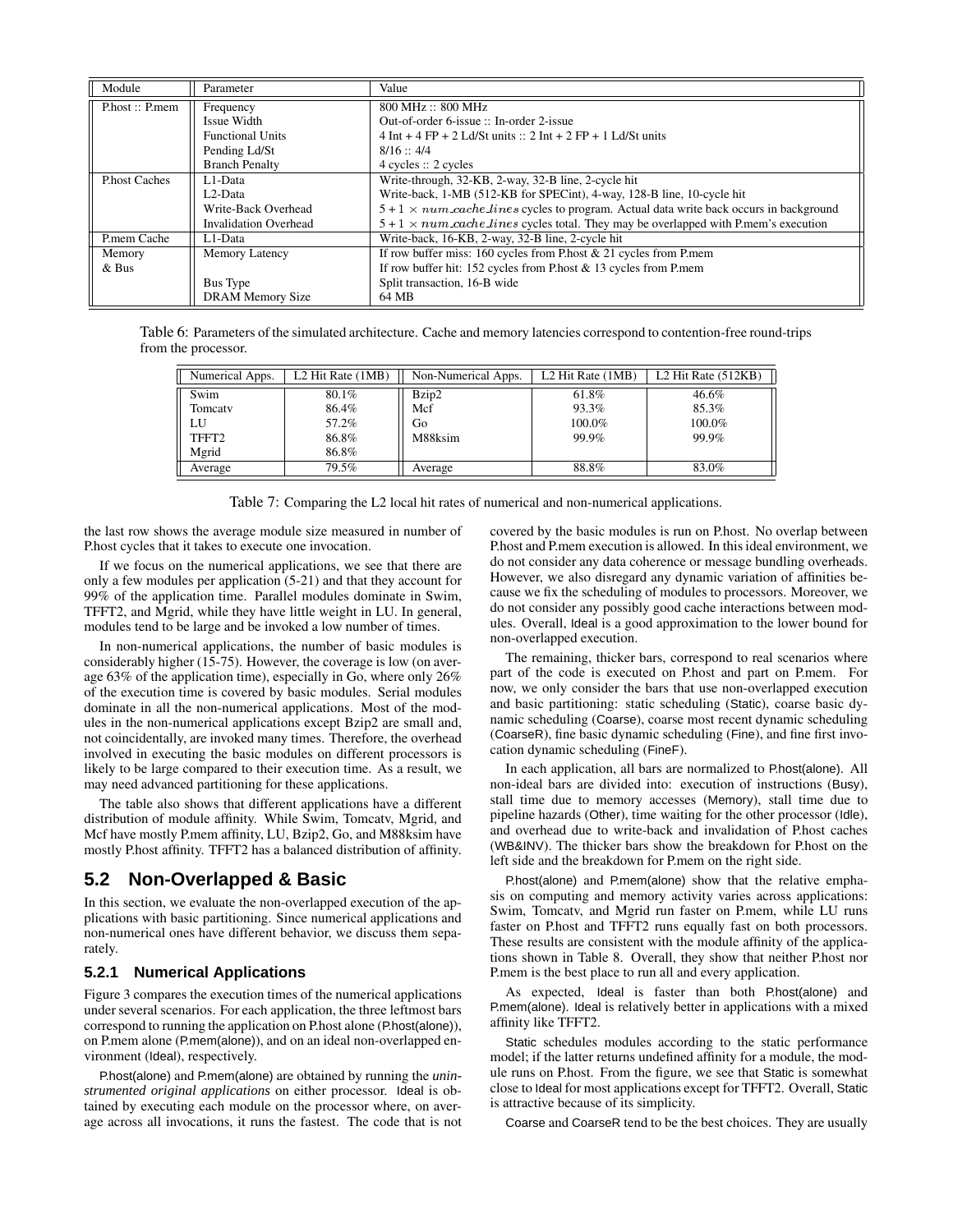| Characteristic (% of Phost Time)   | Swim          | Tomcaty      | LU            | TFFT2        | Mgrid       | Average         |
|------------------------------------|---------------|--------------|---------------|--------------|-------------|-----------------|
| <b>Total Modules</b>               | $16(100.0\%)$ | $7(96.5\%)$  | $5(100.0\%)$  | $17(99.3\%)$ | 21(99.8%)   | 13.2 (99.1%)    |
| Parallel Modules                   | $16(100.0\%)$ | $5(56.2\%)$  | $3(7.4\%)$    | $15(93.9\%)$ | 18 (96.9%)  | $11.4(70.9\%)$  |
| Serial Modules                     | $0(0.0\%)$    | $2(40.3\%)$  | $2(92.6\%)$   | $2(5.4\%)$   | $3(2.9\%)$  | $1.8(28.2\%)$   |
| Modules with Phost Affinity        | $1(6.5\%)$    | $3(18.2\%)$  | $2(92.6\%)$   | $8(44.0\%)$  | $6(23.9\%)$ | $4.0(37.0\%)$   |
| Modules with P.mem Affinity        | $15(93.5\%)$  | 4(78.3%)     | $3(7.4\%)$    | 9(55.3%)     | 15 (75.9%)  | $9.2(62.1\%)$   |
| Average Number of Invocations      | 5.7           | 5.0          | 409.4         | 1.688.5      | 105.7       | 442.9           |
| Average Module Size (Phost cycles) | 9.319 K       | 9.081 K      | 1.952 K       | 1.923 K      | 575 K       | 4.570 K         |
| Characteristic (% of Phost Time)   | Bzip2         | Mcf          | Go            | M88ksim      |             | Average         |
| <b>Total Modules</b>               | 75 (85.4%)    | $27(81.0\%)$ | 50 $(26.1\%)$ | $15(59.6\%)$ |             | 41.8 $(63.0\%)$ |
| Parallel Modules                   | $24(0.7\%)$   | $6(1.0\%)$   | $4(0.8\%)$    | $1(2.7\%)$   |             | $8.8(1.3\%)$    |
| Serial Modules                     | 51 (84.7%)    | $21(80.0\%)$ | 46(25.3%)     | 14 (56.9%)   |             | 33.0 (61.7%)    |
| Modules with Phost Affinity        | 51 (56.4%)    | 11 (14.3%)   | 50 $(26.1\%)$ | $12(58.8\%)$ |             | 31.0 (38.9%)    |
| Modules with P.mem Affinity        | $24(29.0\%)$  | 16(66.7%)    | $0(0.0\%)$    | $3(0.8\%)$   |             | 37.8 (38.9%)    |
| Average Number of Invocations      | 73.499        | 261,041      | 128,256       | 265,303      |             | 182,177         |
| Average Module Size (Phost cycles) | 1,822 K       | 84 K         | $<$ 1 K       | $<$ 1 K      |             | 477 K           |

Table 8: Characteristics of the basic modules that are invoked at least once. For the non-numerical applications, we use the profiling input data. For Go and M88ksim, we neglect subroutines whose combined contribution to the execution time forms the 5% tail.

as fast or faster than Ideal. The reason is that they use real measurement of execution times to run the modules on the processors adaptively. Unfortunately, in the process of doing so, they are likely to run each module sub-optimally at least once. This is the reason for the slowdown in Swim.

If we compare Coarse and CoarseR, we see that, in many applications, they behave similarly. The reason is that the workload of each individual module tends to remain constant across invocations. As a result, CoarseR does not offer any advantage over Coarse. However, an important exception is LU. In LU, several modules vary their workload across invocations gradually, allowing CoarseR to adapt. The result is that CoarseR is about 20% faster than Coarse. While we recommend to use CoarseR, we note that it can sometimes be slower than Coarse. Specifically, abrupt changes in a module's workload across invocations may confuse CoarseR. Such behavior occurs in TFFT2.

The fine strategies are not as attractive. Fine is sometimes slow because of the high overhead resulting from its frequent decision runs (TFFT2). As for FineF, although it has the lowest decision run overhead of all the dynamic schemes, it often suffers because all decisions are made based exclusively on the first two iterations of the first invocation of the module. Consequently, unless the workload of the module is constant across invocations and iterations, the decision is likely to be sub-optimal (Tomcatv).

Overall, we conclude that, for numerical applications, CoarseR is the best strategy under non-overlapped execution and basic partitioning. CoarseR is very close to Ideal and, on average, it is 20% faster than P.host(alone) and 12% faster than P.mem(alone). We also conclude that the write-back and invalidation overheads are negligible.

#### **5.2.2 Non-Numerical Applications**

Figure 4 compares the execution times of the non-numerical applications under different scenarios and input sets. For each application, we consider two different input sets, namely input1 and input2. These inputs are different from the one used in the profiling run that provides data for the static predictions. In each application and input set, the bars are normalized and broken down into categories as in Figure 3.

As in the numerical applications, the P.host(alone) and P.mem(alone) bars show that neither P.host nor P.mem is the best place to run all and every application. Go, M88ksim and, to a lesser extent, Bzip2 run faster on P.host, while Mcf runs faster on P.mem. These results are expected from Table 8. The bars also confirm that Ideal is often much faster than P.host(alone) and P.mem(alone).

The main characteristic of non-numerical applications is that the

Static, Coarse, CoarseR, Fine, and FineF strategies evaluated in Figure 3 for numerical applications perform very poorly now. Although not shown in the figure, these strategies take 11-100% longer than P.host(alone) to complete execution. This effect is caused by the small size of basic modules in non-numerical applications (Table 8). They are so small that overheads due to data coherence, code bundling, and instrumentation affect execution time significantly.

# **5.3 Non-Overlapped & Advanced**

We now evaluate the non-overlapped execution of the applications with advanced partitioning. As usual, we consider numerical and non-numerical applications separately.

#### **5.3.1 Numerical Applications**

If we apply advanced partitioning to the numerical applications, the average number of modules per application decreases only slightly. Moreover, practically all the resulting compound modules are invoked more than twice, which makes retraction as discussed in Section 3.1.3 not applicable. With these compound modules, we reexecute the applications following the coarse basic and coarse most recent dynamic scheduling strategies. The result, shown in Figure 3, are bars AdvCoarse and AdvCoarseR, respectively. Recall that fine strategies are not applicable under advanced partitioning.

If we compare bars AdvCoarse and AdvCoarseR to Coarse and CoarseR in Figure 3, we see that advanced partitioning has little impact on the performance of numerical applications. In fact, it only manages to speed up TFFT2 by 5-7%. The reasons for the marginal improvement are that there is little reuse of data across the combined modules, and that overheads are an insignificant component of the execution time.

#### **5.3.2 Non-Numerical Applications**

If we apply advanced partitioning to the non-numerical applications, we reduce the number of modules per application significantly. Moreover, many of the resulting compound modules are invoked less than three times, which means that we can optionally apply retraction. Consequently, we take the compound modules after retraction and re-evaluate three strategies: static scheduling, coarse basic dynamic scheduling, and coarse most recent dynamic scheduling. The result, shown in Figure 4, are bars AdvStatic, AdvCoarse, and Adv-CoarseR, respectively. We have also evaluated the strategies without retraction, which we discuss later.

The figure shows that AdvStatic can perform close to Ideal in some special cases. One case is when the production and profiling runs use similar input sets, as in input1 of Bzip2. Another case is when modules do not change affinities for different input sets. This occurs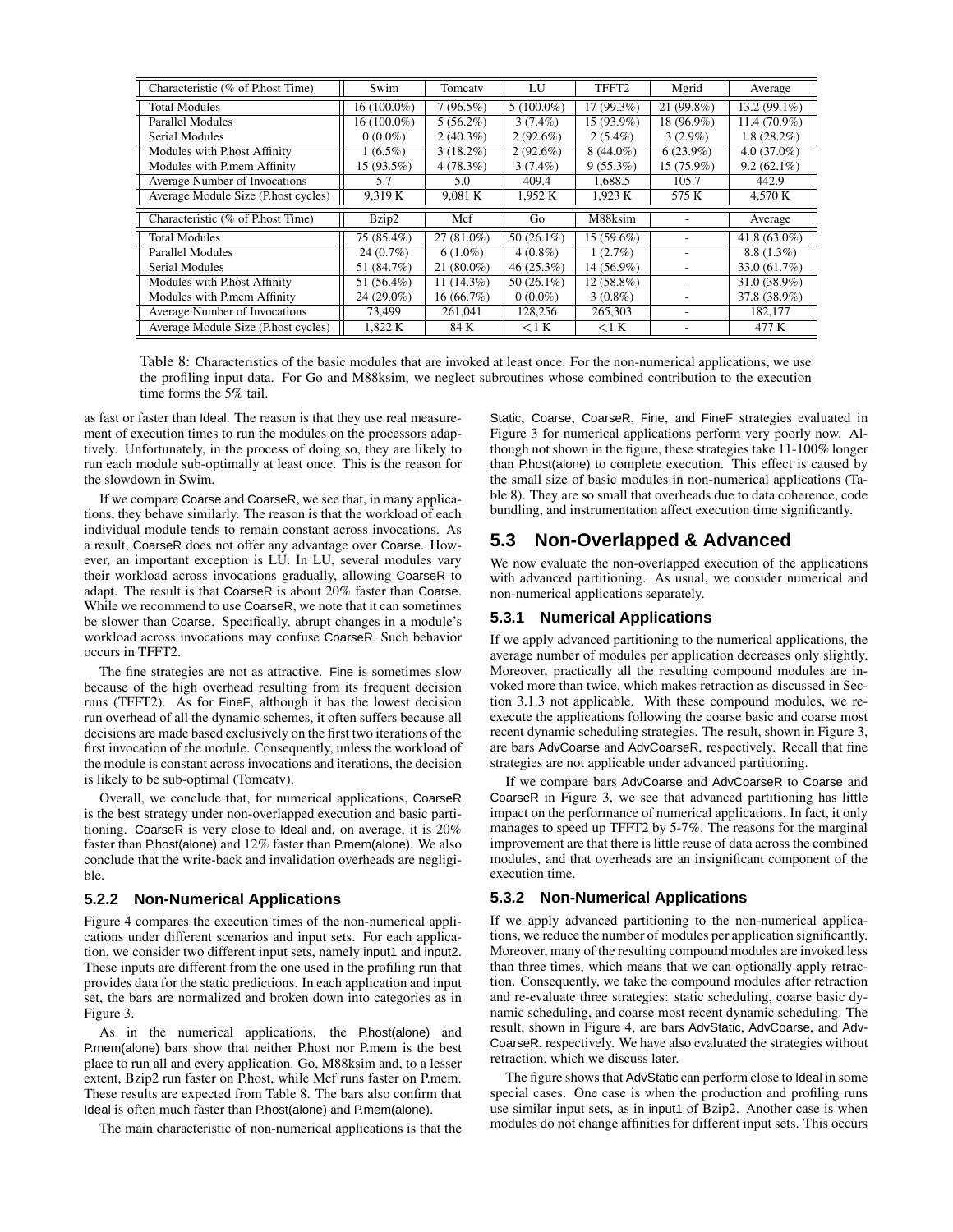

Eusy & Memory ■ Other ■ Idle ■ WB&INV □ Ideal

Figure 3: Execution time of the numerical applications under different scenarios.



Figure 4: Execution time of the non-numerical applications under different scenarios.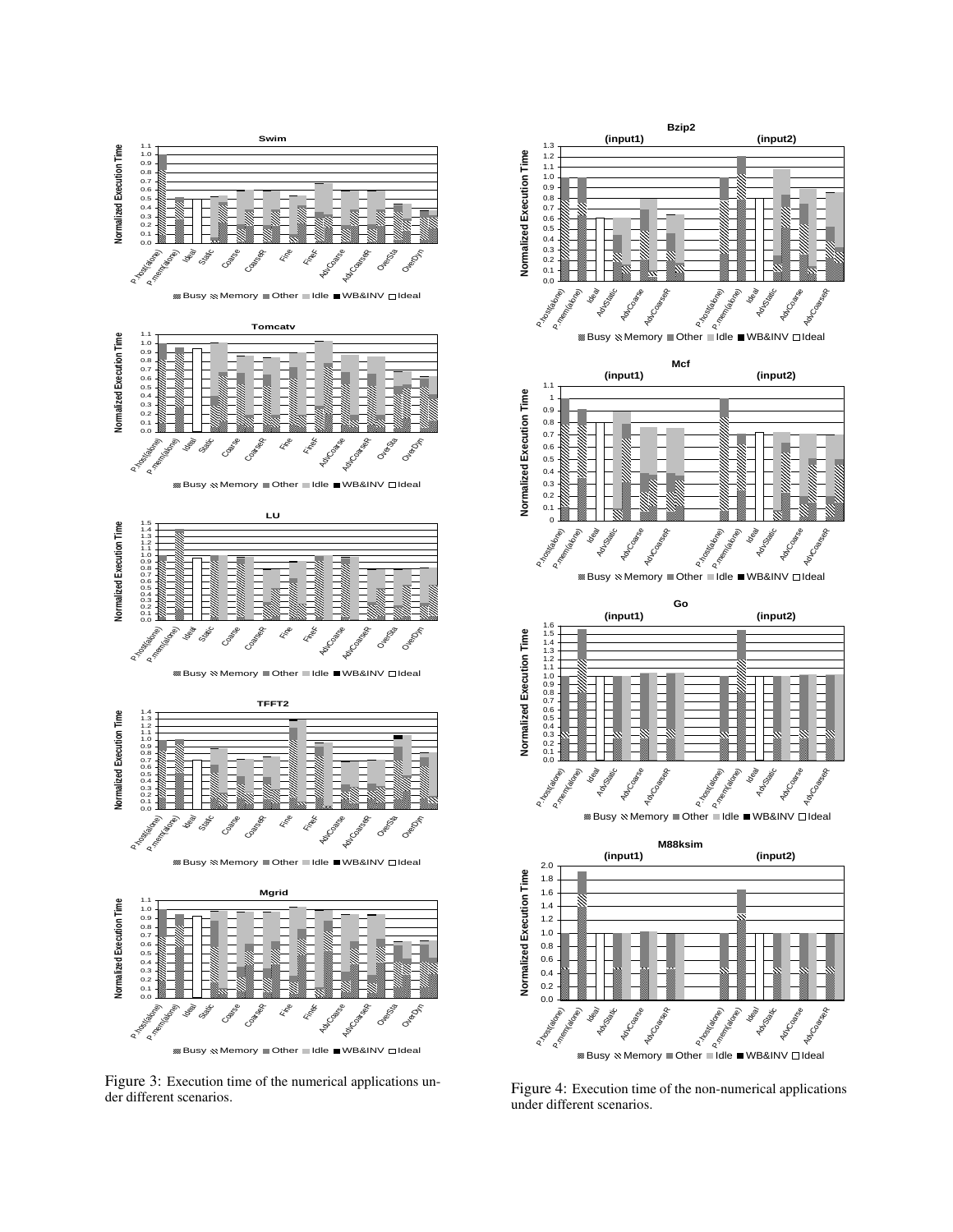in Go and M88ksim, where all modules have P.host affinity because the working set fits in the L2 cache for all the input sets evaluated. In general, however, AdvStatic is not a good choice because it can perform very poorly, as in input2 of Bzip2 and input1 of Mcf.

The adaptability of AdvCoarse and AdvCoarseR to run-time conditions enables them to perform well when the production and profiling runs are very different. This occurs in input2 of Bzip2 and input1 of Mcf. Moreover, AdvCoarseR is more robust than AdvCoarse. This can be seen in input1 of Bzip2, where the workload of modules changes across invocations. Consequently, AdvCoarseR is our best choice. On average, it is about as fast as Ideal, while it runs 12% and 30% faster than P.host(alone) and P.mem(alone), respectively.

Although not shown in Figure 4, not using retraction delivers worse results. Specifically, if we do not apply retraction, AdvCoarse and AdvCoarseR do not change much in most cases. However, they become as slow as AdvStatic in input2 of Bzip2. The reason is that they are not exploiting all the potential of adaptive strategies. Therefore, we use retraction.

## **5.4 Overlapped Execution**

Finally, we overlap the execution of P.host and P.mem according to the algorithm in Section 3.5. We attempt the two approaches discussed in that section, namely static and dynamic scheduling. The result is shown in Figure 3 as bars OverSta and OverDyn, respectively. We do not show data for the non-numerical applications because our algorithm is currently unable to overlap P.host and P.mem execution in those applications.

Recall that overlapping is applied over basic partitioning only. In the numerical applications, the algorithm finds many module-wise serial regions but no significant module-wise parallel region. In the different module-wise serial regions, it attempts to partition all 66 basic modules. Of those, 57 modules are partitioned using iteration parallelism (Case 1 in the algorithm of Section 3.5) and 2 using loop distribution (Case 2). The remaining 7 are not partitioned.

Figure 3 shows that, for the majority of applications, overlapped execution is significantly faster than the best non-overlapped strategy, either real (AdvCoarseR) or not (Ideal). Specifically, in Swim, Tomcatv, and Mgrid, the overlapped strategies OverSta and OverDyn are 30-40% faster than AdvCoarseR. With overlapped strategies, we are utilizing processor resources that would otherwise remain idle.

The behavior of the other applications is easy to explain. In LU, the strategies for overlapped execution have no effect because the most significant modules have dependences and cannot be partitioned. TFFT2, on the other hand, runs slower because the strategies induce extra overhead. While some of the overhead comes from the additional code bundling and instrumentation added, most of it is induced by the need to ensure coherence for the cached data. For example, P.host needs to execute instructions to write back and invalidate cached data structures when execution is transferred to P.mem and back (WB&INV in Figure 3). P.host also executes additional instructions to generate the addresses of these data structures. These instructions add to P.host's Busy in Figure 3, which does not appear to have increased because, at the same time, much work has been transferred to P.mem. Finally, extra misses in the caches of P.host occur when, after the cache invalidations, P.host reloads the data (higher Memory Stall in Figure 3).

Fortunately, the same chart for TFFT2 shows that, while OverSta suffers greatly from these overheads, OverDyn is able to eliminate most of them. As a result, OverDyn only takes 12% longer than AdvCoarseR to execute TFFT2. OverDyn is better because it is aware of the extra overheads induced by overlapped execution and schedules modules more conservatively. Overall, taking the average over all numerical applications, OverDyn is over 15% faster than Adv-CoarseR, the best strategy for non-overlapped execution.

# **5.5 Overall Speedups**

The results from the previous sections indicate that the best overall strategy for numerical applications is the OverDyn overlapped execution. However, overlapped execution does not improve over non-overlapped execution for our non-numerical applications. The best non-overlapped execution strategy in both types of applications is AdvCoarseR, which is applied with retraction when applicable.

To summarize our results, Table 9 compares the speedups for different environments. Relative to P.host(alone), AdvCoarseR delivers an average speedup of 1.31 and 1.18 for numerical and nonnumerical applications, respectively. Relative to P.host(alone), Over-Dyn delivers an average speedup of 1.66 for numerical applications. Recall that P.host(alone) uses the original, uninstrumented code.

In general, we expect individual numerical applications to benefit from overlapped execution, unless they are highly serial (LU) or suffer from the data coherence and related overheads of overlapped execution (TFFT2). Furthermore, we expect individual non-numerical applications to benefit from non-overlapped execution strategies like AdvCoarseR to a larger degree than our average results indicate. Our average is pulled down by the fact that Go and M88ksim have working sets that fit in P.host's caches and, therefore, all their modules have P.host affinity. In this case, our strategies cannot help.

To put our results in perspective, Table 9 shows the speedups under two related scenarios. The first one is an *ideal* system with 2 P.hosts. To obtain it, we use the Polaris [3] and the Silicon Graphics parallelizing compilers to identify the parallel sections in the numerical and non-numerical applications, respectively. Then, we compute the *IdealAmdahl* execution time of the applications by taking P.host(alone) and dividing by two the time taken by the code marked parallel.

We can see from the table that our algorithm delivers speedups that are comparable to this *ideal* speedup. Indeed, with our algorithm, the speedups of the numerical applications are nearly as high, while the speedups of the non-numerical ones are higher. We note that the 2-P.host system, in addition to being ideal, can be argued to be more expensive than our heterogeneous system.

The second related scenario is a real 2-processor Silicon Graphics Challenge. We ran the numerical and non-numerical applications on such a machine after the Polaris and the Silicon Graphics parallelizing compilers, respectively, had marked the parallel sections. The speedups on such a machine are shown in Table 9. Clearly, the results are not directly comparable to our simulation results because of differences in architecture. However, they give an idea of how parallelizable these applications are.

## **6 RELATED WORK**

Many different types of processor in memory or intelligent memory architectures have been proposed, including IRAM [14], Shamrock [13], Raw [24], Smart Memories [16], Imagine [22], FlexRAM [12], Active Pages [19], and DIVA [8] among others. Some of these architecture projects have associated compiler efforts [1, 5, 8, 11, 18].

In this paper, we focus on an architecture with host and memory processing. Past work for these architectures [5, 8, 12, 19] largely assumes that the programmer isolates the code sections to run on the memory processors. In addition, that work has mostly focused on executing sections of code on only a set of identical memory processors. Our work, instead, tries to automatically partition the code into sections and then schedule each section on its most suitable processor. Another characteristic of our approach is that it uses a combination of compiler and run-time algorithms to map the code.

Exploiting parallel execution in a heterogeneous environment has been proposed in systems like Globus [6] or Legion [7] among others. Such work is quite different from ours. It uses bigger module grain sizes and targets highly-distributed systems.